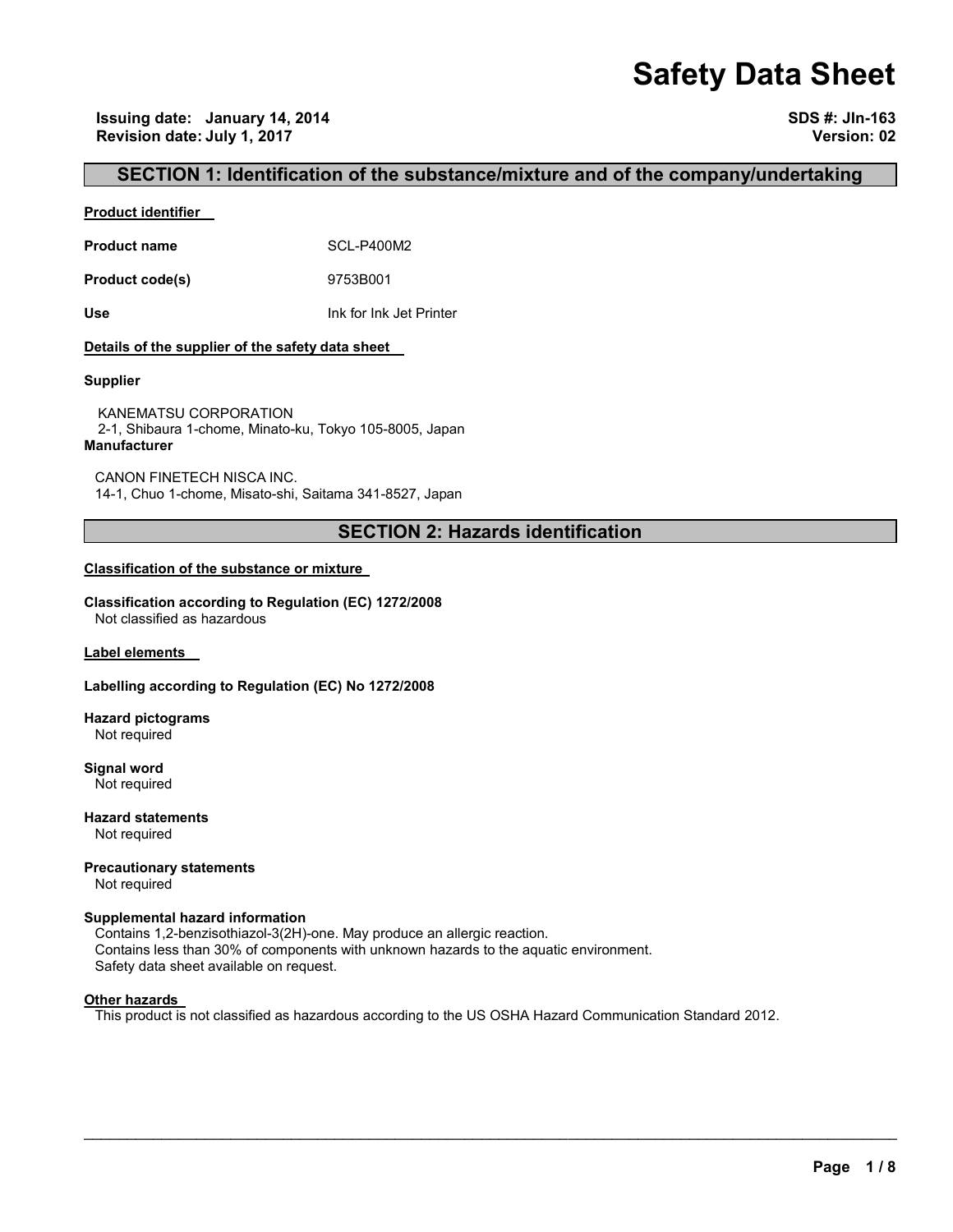## **SECTION 3: Composition/information on ingredients**

 $\mathcal{L}_\mathcal{L} = \{ \mathcal{L}_\mathcal{L} = \{ \mathcal{L}_\mathcal{L} = \{ \mathcal{L}_\mathcal{L} = \{ \mathcal{L}_\mathcal{L} = \{ \mathcal{L}_\mathcal{L} = \{ \mathcal{L}_\mathcal{L} = \{ \mathcal{L}_\mathcal{L} = \{ \mathcal{L}_\mathcal{L} = \{ \mathcal{L}_\mathcal{L} = \{ \mathcal{L}_\mathcal{L} = \{ \mathcal{L}_\mathcal{L} = \{ \mathcal{L}_\mathcal{L} = \{ \mathcal{L}_\mathcal{L} = \{ \mathcal{L}_\mathcal{$ 

| <b>Chemical name</b> | <b>CAS-No</b> | <b>REACH</b><br><b>Registration No.</b> | Weight % | <b>Regulation (EC) 1272/2008</b> |                    | Note to other hazards |
|----------------------|---------------|-----------------------------------------|----------|----------------------------------|--------------------|-----------------------|
|                      |               |                                         |          | <b>Classification</b>            | <b>H-statement</b> |                       |
| Triethylene glycol   | 112-27-6      | Not available                           | $1-5$    | None                             | None               |                       |
| Glycerin             | 56-81-5       | Not available                           | $5 - 10$ | None                             | None               |                       |
| Ethyleneurea         | 120-93-4      | Not available                           | 10-15    | Eve Irrit. 2                     | H319               |                       |
| 1.2-benzisothiazol-  | 2634-33-5     | Not available                           | < 0.05   | Acute Tox. 4                     | H302               |                       |
| $3(2H)$ -one         |               |                                         |          | Skin Irrit, 2                    | H315               |                       |
|                      |               |                                         |          | Eve Dam. 1                       | H318               |                       |
|                      |               |                                         |          | Skin Sens, 1                     | H <sub>317</sub>   |                       |
|                      |               |                                         |          | Aquatic Acute 1                  | H400               |                       |
| Water                | 7732-18-5     | Not applicable                          | 60-80    | None                             | None               |                       |

For the full text of the H-statements mentioned in this Section, see Section 16.

Note to other hazards: The following substance(s) is (are) marked with (1), (2) and/or (3)

- (1) Substance for which EU Occupational Exposure Limit(s) is (are) established (See SECTION 8)

- (2) PBT substance or vPvB substance under Regulation (EC) No 1907/2006

- (3) Substance listed in Candidate List of SVHC for Authorisation under Regulation (EC) No 1907/2006

## **SECTION 4: First aid measures**

#### **Description of first aid measures**

| <b>Inhalation</b>                                           | If symptoms are experienced, move victim to fresh air and obtain medical advice.                                                                                                    |
|-------------------------------------------------------------|-------------------------------------------------------------------------------------------------------------------------------------------------------------------------------------|
| Ingestion                                                   | Rinse mouth. Give one or two glasses of water.<br>If irritation or discomfort occurs, obtain medical advice immediately.                                                            |
| <b>Skin contact</b>                                         | Wash with water and soap or mild detergent.<br>If irritation persists, obtain medical advice.                                                                                       |
| Eye contact                                                 | Immediately flush with lukewarm, gently flowing water for 5 minutes or until the chemical is<br>removed.<br>If irritation persists, obtain medical advice immediately.              |
| Most important symptoms and effects, both acute and delayed |                                                                                                                                                                                     |
| <b>Inhalation</b>                                           | No adverse effects are expected under intended use.<br>Over exposure to vapor or mist may cause respiratory tract irritation, cough, dizziness,<br>drowsiness, headache and nausea. |
| Ingestion                                                   | May cause abdominal pain, diarrhea, dizziness, drowsiness, dullness, headache, nausea<br>and vomiting.                                                                              |
| <b>Skin contact</b>                                         | Neither irritation nor sensitization is expected. (See SECTION 11)                                                                                                                  |
| Eye contact                                                 | May cause mild irritation. (See SECTION 11)                                                                                                                                         |
| <b>Chronic effects</b>                                      | Not identified                                                                                                                                                                      |
| None                                                        | Indication of any immediate medical attention and special treatment needed                                                                                                          |

 $\mathcal{L}_\mathcal{L} = \mathcal{L}_\mathcal{L} = \mathcal{L}_\mathcal{L} = \mathcal{L}_\mathcal{L} = \mathcal{L}_\mathcal{L} = \mathcal{L}_\mathcal{L} = \mathcal{L}_\mathcal{L} = \mathcal{L}_\mathcal{L} = \mathcal{L}_\mathcal{L} = \mathcal{L}_\mathcal{L} = \mathcal{L}_\mathcal{L} = \mathcal{L}_\mathcal{L} = \mathcal{L}_\mathcal{L} = \mathcal{L}_\mathcal{L} = \mathcal{L}_\mathcal{L} = \mathcal{L}_\mathcal{L} = \mathcal{L}_\mathcal{L}$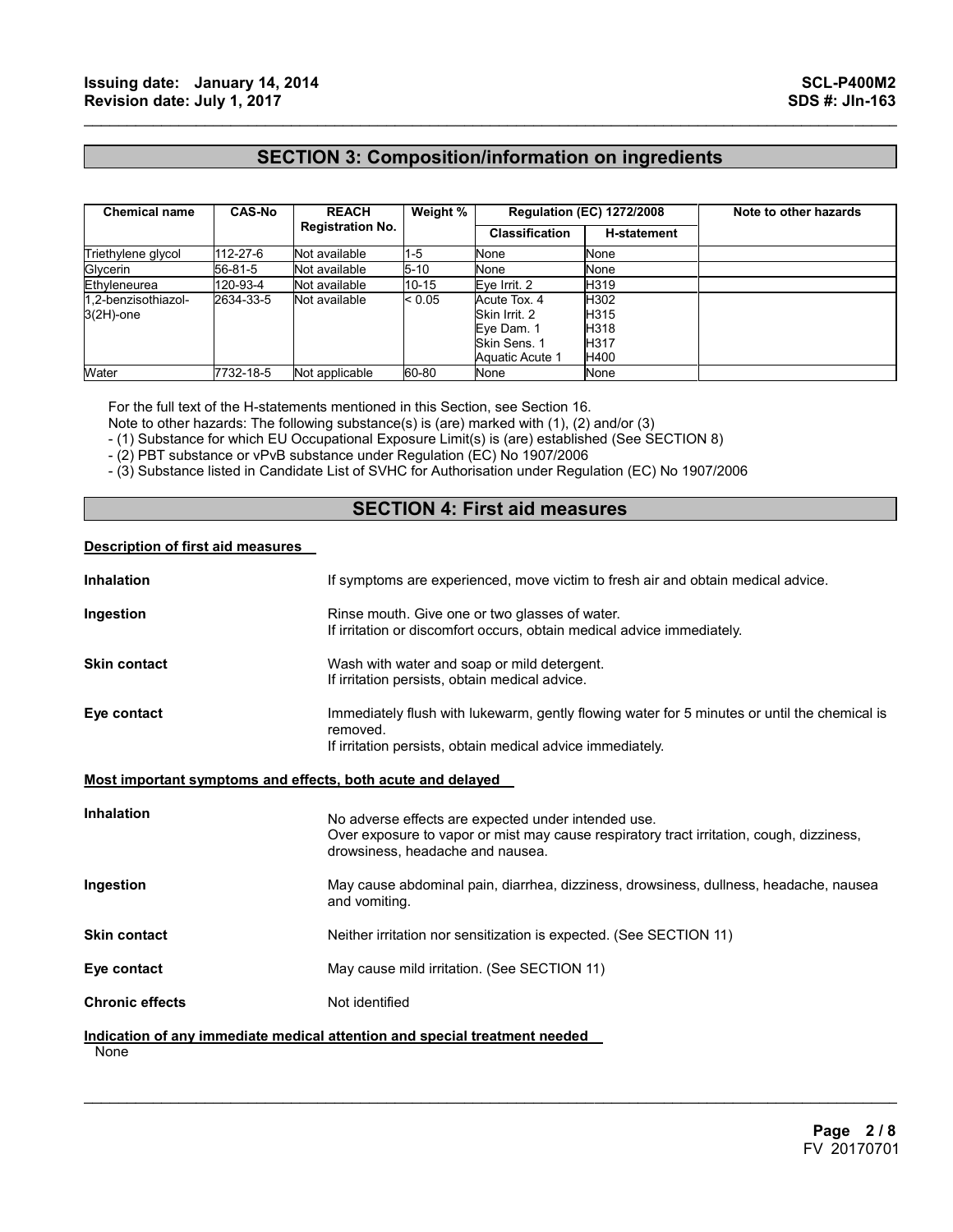## **SECTION 5: Firefighting measures**

 $\mathcal{L}_\mathcal{L} = \{ \mathcal{L}_\mathcal{L} = \{ \mathcal{L}_\mathcal{L} = \{ \mathcal{L}_\mathcal{L} = \{ \mathcal{L}_\mathcal{L} = \{ \mathcal{L}_\mathcal{L} = \{ \mathcal{L}_\mathcal{L} = \{ \mathcal{L}_\mathcal{L} = \{ \mathcal{L}_\mathcal{L} = \{ \mathcal{L}_\mathcal{L} = \{ \mathcal{L}_\mathcal{L} = \{ \mathcal{L}_\mathcal{L} = \{ \mathcal{L}_\mathcal{L} = \{ \mathcal{L}_\mathcal{L} = \{ \mathcal{L}_\mathcal{$ 

#### **Extinguishing media**

#### **Suitable extinguishing media**

CO2, water, foam or dry chemicals

## **Unsuitable extinguishing media**

None

#### **Special hazards arising from the substance or mixture**

#### **Special hazard**

None

#### **Hazardous combustion products**

CO, CO2, NOx and SOx

#### **Advice for firefighters**

#### **Special protective equipment for fire-fighters**

None

## **SECTION 6: Accidental release measures**

#### **Personal precautions, protective equipment and emergency procedures**

Avoid contact with skin, eyes and clothing. Avoid breathing vapor and mist.

#### **Environmental precautions**

Do not release to sewer, surface water or ground water.

#### **Methods and material for containment and cleaning up**

Wipe off with wet cloth or paper.

#### **Other information**

None

## **SECTION 7: Handling and storage**

 $\mathcal{L}_\mathcal{L} = \mathcal{L}_\mathcal{L} = \mathcal{L}_\mathcal{L} = \mathcal{L}_\mathcal{L} = \mathcal{L}_\mathcal{L} = \mathcal{L}_\mathcal{L} = \mathcal{L}_\mathcal{L} = \mathcal{L}_\mathcal{L} = \mathcal{L}_\mathcal{L} = \mathcal{L}_\mathcal{L} = \mathcal{L}_\mathcal{L} = \mathcal{L}_\mathcal{L} = \mathcal{L}_\mathcal{L} = \mathcal{L}_\mathcal{L} = \mathcal{L}_\mathcal{L} = \mathcal{L}_\mathcal{L} = \mathcal{L}_\mathcal{L}$ 

#### **Precautions for safe handling**

Use with adequate ventilation. Avoid contact with skin, eyes and clothing. Avoid breathing vapor and mist. In case of contact, wash out the contaminated area immediately.

#### **Conditions for safe storage, including any incompatibilities**

Keep in a cool and dry place. Protect from sunlight. Keep out of the reach of children.

#### **Specific end uses**

Ink for Ink Jet Printer. For more information, please refer to the instruction of this product.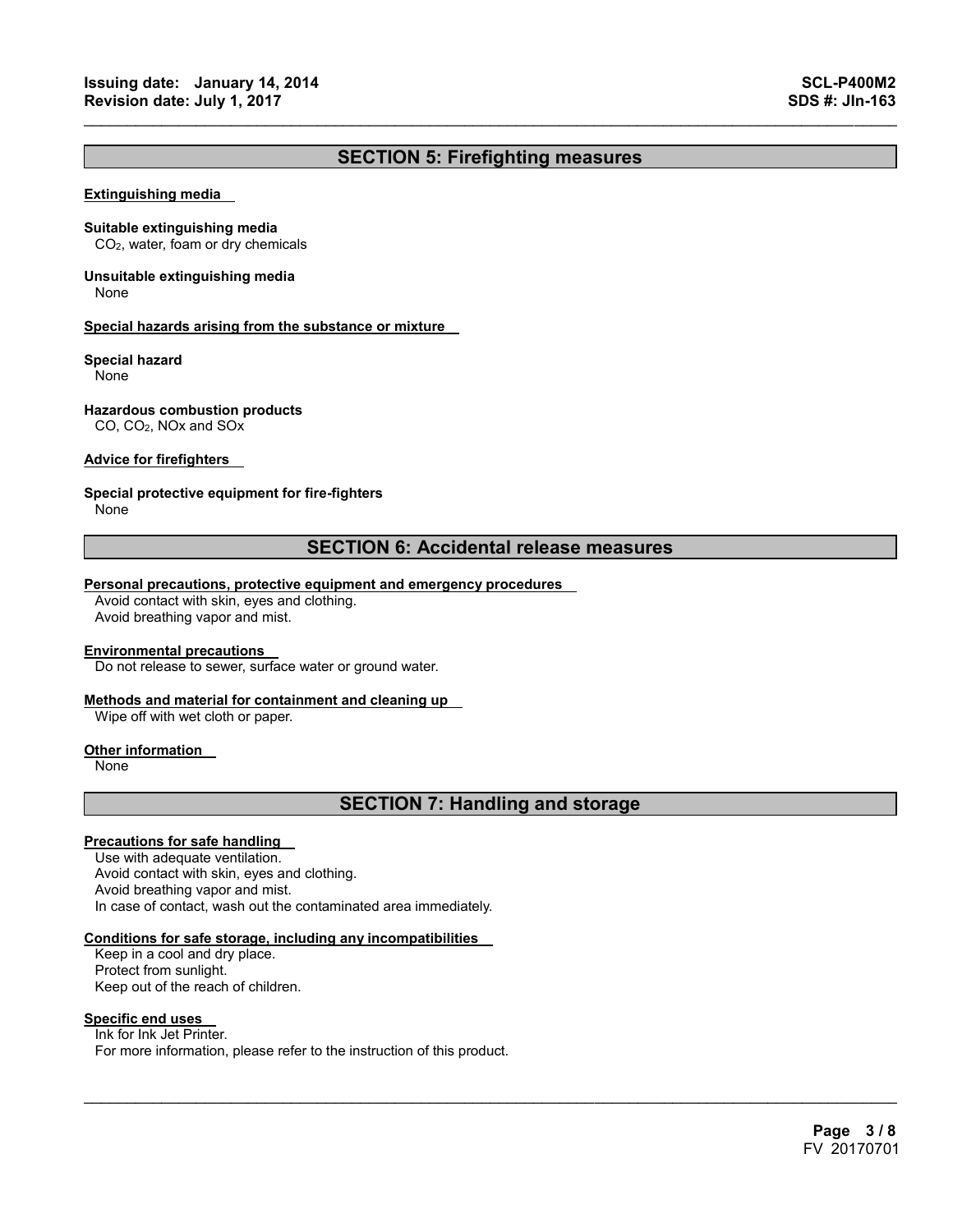## **SECTION 8: Exposure controls/personal protection**

 $\mathcal{L}_\mathcal{L} = \{ \mathcal{L}_\mathcal{L} = \{ \mathcal{L}_\mathcal{L} = \{ \mathcal{L}_\mathcal{L} = \{ \mathcal{L}_\mathcal{L} = \{ \mathcal{L}_\mathcal{L} = \{ \mathcal{L}_\mathcal{L} = \{ \mathcal{L}_\mathcal{L} = \{ \mathcal{L}_\mathcal{L} = \{ \mathcal{L}_\mathcal{L} = \{ \mathcal{L}_\mathcal{L} = \{ \mathcal{L}_\mathcal{L} = \{ \mathcal{L}_\mathcal{L} = \{ \mathcal{L}_\mathcal{L} = \{ \mathcal{L}_\mathcal{$ 

#### **Control parameters**

#### **Exposure limits**

| <b>Chemical name</b> | EU OEL          | <b>OSHA PEL</b>                                                                                       | <b>ACGIH TLV</b> | <b>Australia OEL</b>     |
|----------------------|-----------------|-------------------------------------------------------------------------------------------------------|------------------|--------------------------|
| Glycerin             | Not established | (as mist)<br>Total dust<br>TWA: $15 \text{ mg/m}^3$<br>Respirable fraction<br>TWA: $5 \text{ mg/m}^3$ | Not established  | TWA: $10 \text{ mg/m}^3$ |

**Exposure controls Appropriate engineering controls** No special ventilation equipment is needed under intended use of this product.

#### **Individual protection measures, such as personal protective equipment**

| Eye/face protection           |
|-------------------------------|
| <b>Skin protection</b>        |
| <b>Respiratory protection</b> |
| <b>Thermal hazards</b>        |

**Not required Not required Not required Not applicable** 

## **SECTION 9: Physical and chemical properties**

 $\mathcal{L}_\mathcal{L} = \mathcal{L}_\mathcal{L} = \mathcal{L}_\mathcal{L} = \mathcal{L}_\mathcal{L} = \mathcal{L}_\mathcal{L} = \mathcal{L}_\mathcal{L} = \mathcal{L}_\mathcal{L} = \mathcal{L}_\mathcal{L} = \mathcal{L}_\mathcal{L} = \mathcal{L}_\mathcal{L} = \mathcal{L}_\mathcal{L} = \mathcal{L}_\mathcal{L} = \mathcal{L}_\mathcal{L} = \mathcal{L}_\mathcal{L} = \mathcal{L}_\mathcal{L} = \mathcal{L}_\mathcal{L} = \mathcal{L}_\mathcal{L}$ 

#### **Information on basic physical and chemical properties**

| Appearance<br>Odor<br><b>Odor threshold</b><br>рH<br>Melting point/Freezing point (°C)<br>Initial boiling point and boiling range (°C) | Magenta liquid<br>Slight odor<br>Not available<br>7-9<br>Not available<br>Not available |
|----------------------------------------------------------------------------------------------------------------------------------------|-----------------------------------------------------------------------------------------|
| Flash point $(^{\circ}C)$                                                                                                              | None (Estimate)                                                                         |
| <b>Evaporation rate</b>                                                                                                                | Not available<br>Neither flammable nor combustible.                                     |
| Flammability (solid, gas)                                                                                                              |                                                                                         |
| Upper/lower flammability or explosive limits<br><b>Upper flammability limit</b>                                                        | Not available                                                                           |
| Lower flammability limit                                                                                                               | Not available                                                                           |
|                                                                                                                                        | Not available                                                                           |
| <b>Upper explosive limit</b>                                                                                                           |                                                                                         |
| Lower explosive limit                                                                                                                  | Not available                                                                           |
| Vapor pressure                                                                                                                         | Not available                                                                           |
| Vapor density                                                                                                                          | Not available                                                                           |
| <b>Relative density</b>                                                                                                                | $1.0 - 1.1$                                                                             |
| Solubility(ies)                                                                                                                        | Water: Miscible                                                                         |
| Partition coefficient: n-octanol/water                                                                                                 | Not available                                                                           |
| Autoignition temperature (°C)                                                                                                          | Not available                                                                           |
| Decomposition temperature (°C)                                                                                                         | Not available                                                                           |
| Viscosity (mPa·s)                                                                                                                      | $1 - 5$                                                                                 |
| <b>Explosive properties</b>                                                                                                            | None (Estimate)                                                                         |
| <b>Oxidizing properties</b>                                                                                                            | None (Estimate)                                                                         |
|                                                                                                                                        |                                                                                         |

**None**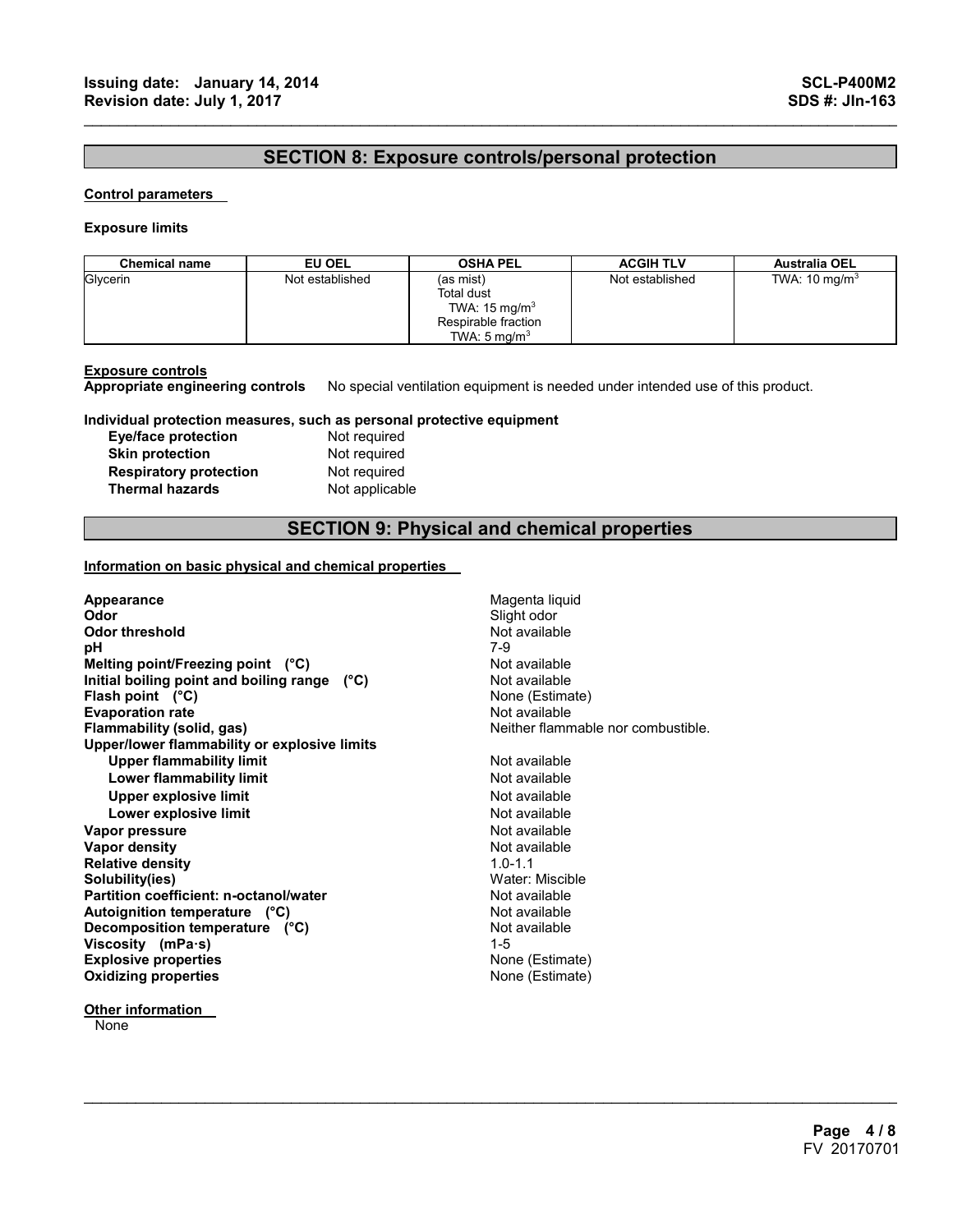## **SECTION 10: Stability and reactivity**

 $\mathcal{L}_\mathcal{L} = \{ \mathcal{L}_\mathcal{L} = \{ \mathcal{L}_\mathcal{L} = \{ \mathcal{L}_\mathcal{L} = \{ \mathcal{L}_\mathcal{L} = \{ \mathcal{L}_\mathcal{L} = \{ \mathcal{L}_\mathcal{L} = \{ \mathcal{L}_\mathcal{L} = \{ \mathcal{L}_\mathcal{L} = \{ \mathcal{L}_\mathcal{L} = \{ \mathcal{L}_\mathcal{L} = \{ \mathcal{L}_\mathcal{L} = \{ \mathcal{L}_\mathcal{L} = \{ \mathcal{L}_\mathcal{L} = \{ \mathcal{L}_\mathcal{$ 

#### **Reactivity**

None

#### **Chemical stability**

**Stable** 

### **Possibility of hazardous reactions**

None

#### **Conditions to avoid**

None

#### **Incompatible materials**

Acids, bases, oxidizing materials and reducing agents.

#### **Hazardous decomposition products**

CO, CO2, NOx and SOx

## **SECTION 11: Toxicological information**

 $\mathcal{L}_\mathcal{L} = \mathcal{L}_\mathcal{L} = \mathcal{L}_\mathcal{L} = \mathcal{L}_\mathcal{L} = \mathcal{L}_\mathcal{L} = \mathcal{L}_\mathcal{L} = \mathcal{L}_\mathcal{L} = \mathcal{L}_\mathcal{L} = \mathcal{L}_\mathcal{L} = \mathcal{L}_\mathcal{L} = \mathcal{L}_\mathcal{L} = \mathcal{L}_\mathcal{L} = \mathcal{L}_\mathcal{L} = \mathcal{L}_\mathcal{L} = \mathcal{L}_\mathcal{L} = \mathcal{L}_\mathcal{L} = \mathcal{L}_\mathcal{L}$ 

#### **Information on toxicological effects**

| <b>Acute toxicity</b>             | Not available                                                                            |
|-----------------------------------|------------------------------------------------------------------------------------------|
| <b>Skin corrosion/irritation</b>  | Not irritant (rabbit)<br>OECD Guidelines No.404 (2002), (EC) 440/2008 Method B4          |
| Serious eye damage/eye irritation | Mild irritant (rabbit)<br>OECD Guidelines No.405 (2012), (EC) 440/2008 Method B5         |
| Respiratory or skin sensitization | Not sensitizing (LLNA, mouse)<br>OECD Guidelines No.429 (2010), (EC) 440/2008 Method B42 |
| Germ cell mutagenicity            | Ames test: Negative                                                                      |
| Carcinogenicity                   | Not available                                                                            |
| <b>Reproductive toxicity</b>      | Not available                                                                            |
| <b>STOT - single exposure</b>     | Not available                                                                            |
| <b>STOT - repeated exposure</b>   | Not available                                                                            |
| <b>Aspiration hazard</b>          | Not available                                                                            |
| <b>Other information</b>          | Not available                                                                            |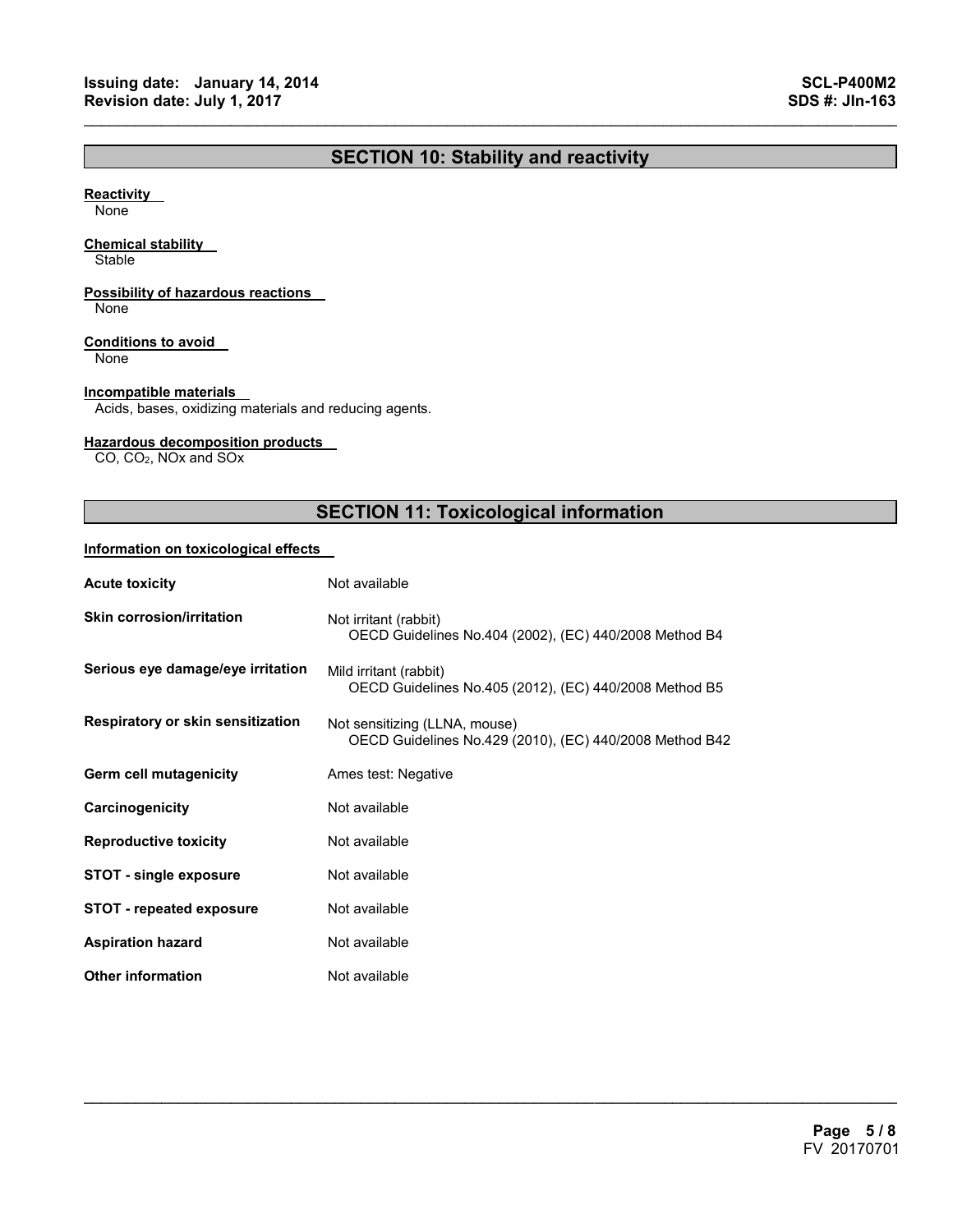## **SECTION 12: Ecological information**

 $\mathcal{L}_\mathcal{L} = \{ \mathcal{L}_\mathcal{L} = \{ \mathcal{L}_\mathcal{L} = \{ \mathcal{L}_\mathcal{L} = \{ \mathcal{L}_\mathcal{L} = \{ \mathcal{L}_\mathcal{L} = \{ \mathcal{L}_\mathcal{L} = \{ \mathcal{L}_\mathcal{L} = \{ \mathcal{L}_\mathcal{L} = \{ \mathcal{L}_\mathcal{L} = \{ \mathcal{L}_\mathcal{L} = \{ \mathcal{L}_\mathcal{L} = \{ \mathcal{L}_\mathcal{L} = \{ \mathcal{L}_\mathcal{L} = \{ \mathcal{L}_\mathcal{$ 

#### **Toxicity**

#### **Ecotoxicity effects**

Not available

## **Persistence and degradability**

Not available

#### **Bioaccumulative potential**

Not available

#### **Mobility in soil**

Not available

#### **Results of PBT and vPvB assessment**

No results that the component(s) of this ink meet(s) the PBT or vPvB criteria under Regulation (EC) No 1907/2006.

#### **Other adverse effects**

Not available

## **SECTION 13: Disposal considerations**

#### **Waste treatment methods**

Disposal should be subject to federal, state and local laws.

| <b>SECTION 14: Transport information</b>                                     |                                                                                                                 |  |
|------------------------------------------------------------------------------|-----------------------------------------------------------------------------------------------------------------|--|
| <b>UN number</b>                                                             | None                                                                                                            |  |
| UN proper shipping name                                                      | None                                                                                                            |  |
| <b>Transport hazard class</b>                                                | None                                                                                                            |  |
| <b>Packing group</b>                                                         | None                                                                                                            |  |
| <b>Environmental hazards</b>                                                 | Not classified as environmentally hazardous under UN Model Regulations and<br>marine pollutant under IMDG Code. |  |
| <b>Special precautions for users</b>                                         | None                                                                                                            |  |
| Transport in bulk according to Annex II of<br><b>MARPOL and the IBC Code</b> | Not applicable                                                                                                  |  |

 $\mathcal{L}_\mathcal{L} = \mathcal{L}_\mathcal{L} = \mathcal{L}_\mathcal{L} = \mathcal{L}_\mathcal{L} = \mathcal{L}_\mathcal{L} = \mathcal{L}_\mathcal{L} = \mathcal{L}_\mathcal{L} = \mathcal{L}_\mathcal{L} = \mathcal{L}_\mathcal{L} = \mathcal{L}_\mathcal{L} = \mathcal{L}_\mathcal{L} = \mathcal{L}_\mathcal{L} = \mathcal{L}_\mathcal{L} = \mathcal{L}_\mathcal{L} = \mathcal{L}_\mathcal{L} = \mathcal{L}_\mathcal{L} = \mathcal{L}_\mathcal{L}$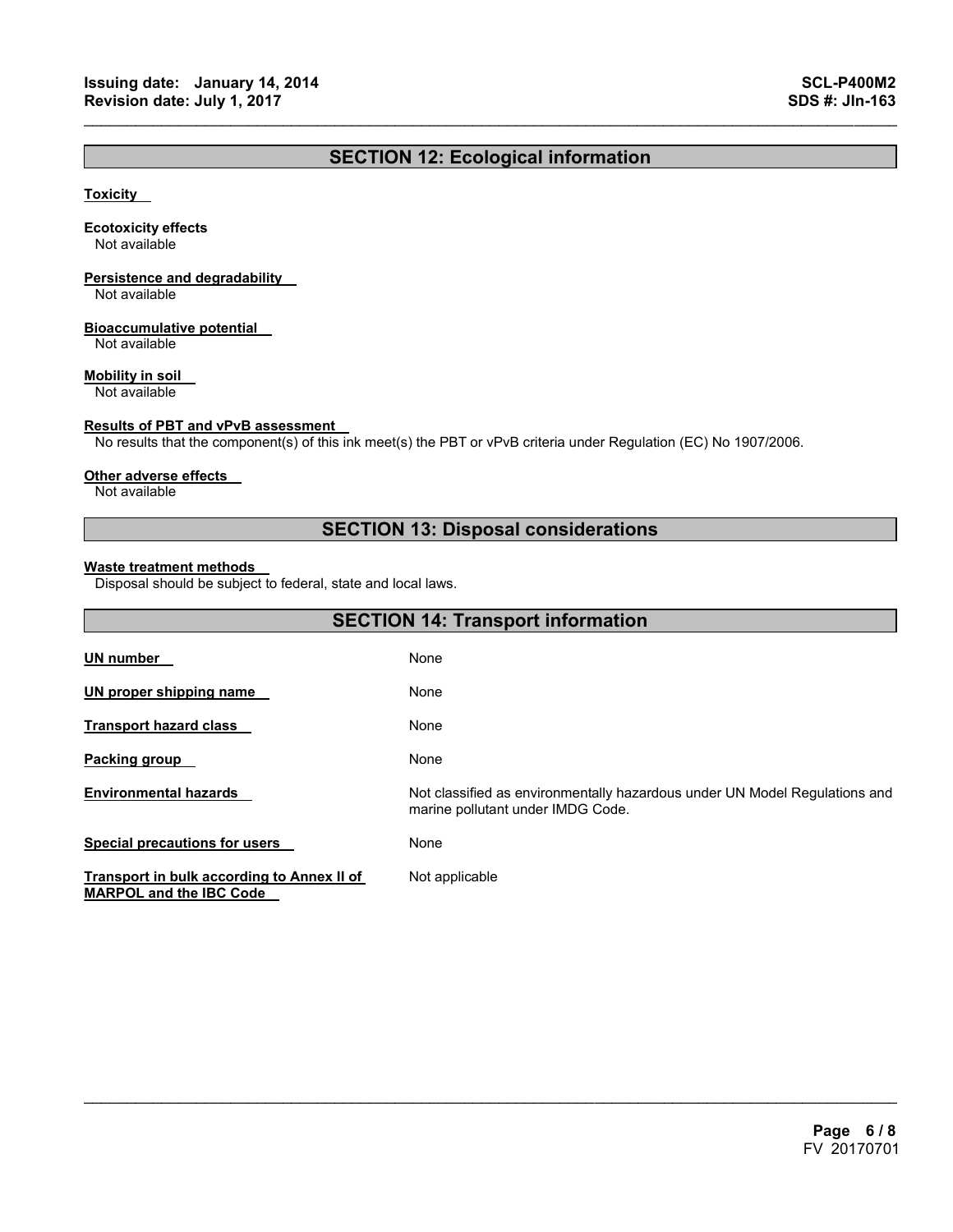## **SECTION 15: Regulatory information**

 $\mathcal{L}_\mathcal{L} = \{ \mathcal{L}_\mathcal{L} = \{ \mathcal{L}_\mathcal{L} = \{ \mathcal{L}_\mathcal{L} = \{ \mathcal{L}_\mathcal{L} = \{ \mathcal{L}_\mathcal{L} = \{ \mathcal{L}_\mathcal{L} = \{ \mathcal{L}_\mathcal{L} = \{ \mathcal{L}_\mathcal{L} = \{ \mathcal{L}_\mathcal{L} = \{ \mathcal{L}_\mathcal{L} = \{ \mathcal{L}_\mathcal{L} = \{ \mathcal{L}_\mathcal{L} = \{ \mathcal{L}_\mathcal{L} = \{ \mathcal{L}_\mathcal{$ 

#### **Safety, health and environmental regulations/legislation specific for the substance or mixture**

| [EU information]<br>(EC) No 1907/2006 Authorisation<br>(EC) No 1907/2006 Restriction<br>(EC) No 1005/2009<br>(EC) No 850/2004<br>(EC) No 649/2012<br><b>Chemical Safety Assessment under</b><br>(EC)No1907/2006 | Not regulated<br>Not regulated<br>Not regulated<br>Not regulated<br>Not regulated<br>Not assessed                                          |
|-----------------------------------------------------------------------------------------------------------------------------------------------------------------------------------------------------------------|--------------------------------------------------------------------------------------------------------------------------------------------|
| [USA information]<br>TSCA Sec 4,5,6,7,8,12b<br>OSHA-HCS Classification/Label<br><b>FHSA Classification/Label</b><br><b>SARA Title III Sec 313</b><br><b>California Proposition 65</b>                           | Not regulated<br>Not classified as hazardous<br>Not classified as hazardous<br>None<br>None                                                |
| [Canada information]<br><b>CEPA Sec 81 (DSL and NDSL listing</b>                                                                                                                                                | Not applicable (Manufactured article)                                                                                                      |
| status)<br>HPA (WHMIS)                                                                                                                                                                                          | Not applicable (Manufactured article)                                                                                                      |
| [Australia information]<br><b>WHS Regulations Chap 7 Part 7.1</b>                                                                                                                                               | <b>ICNA Act Sec 21 (AICS listing status)</b> This product contains ingredients that are not listed on AICS.<br>Not classified as hazardous |
| <b>Other information</b>                                                                                                                                                                                        | None                                                                                                                                       |

## **SECTION 16: Other information**

 $\mathcal{L}_\mathcal{L} = \mathcal{L}_\mathcal{L} = \mathcal{L}_\mathcal{L} = \mathcal{L}_\mathcal{L} = \mathcal{L}_\mathcal{L} = \mathcal{L}_\mathcal{L} = \mathcal{L}_\mathcal{L} = \mathcal{L}_\mathcal{L} = \mathcal{L}_\mathcal{L} = \mathcal{L}_\mathcal{L} = \mathcal{L}_\mathcal{L} = \mathcal{L}_\mathcal{L} = \mathcal{L}_\mathcal{L} = \mathcal{L}_\mathcal{L} = \mathcal{L}_\mathcal{L} = \mathcal{L}_\mathcal{L} = \mathcal{L}_\mathcal{L}$ 

#### **Full text of H-statements referred to under sections 2 and 3**

H302: Harmful if swallowed.

H315: Causes skin irritation.

H317: May cause an allergic skin reaction.

H318: Causes serious eye damage.

H319: Causes serious eye irritation.

H400: Very toxic to aquatic life.

#### **Annex**

None

**Issuing date:** January 14, 2014

- **Revision date:** July 1, 2017
- **Revision note:** Entirely revised